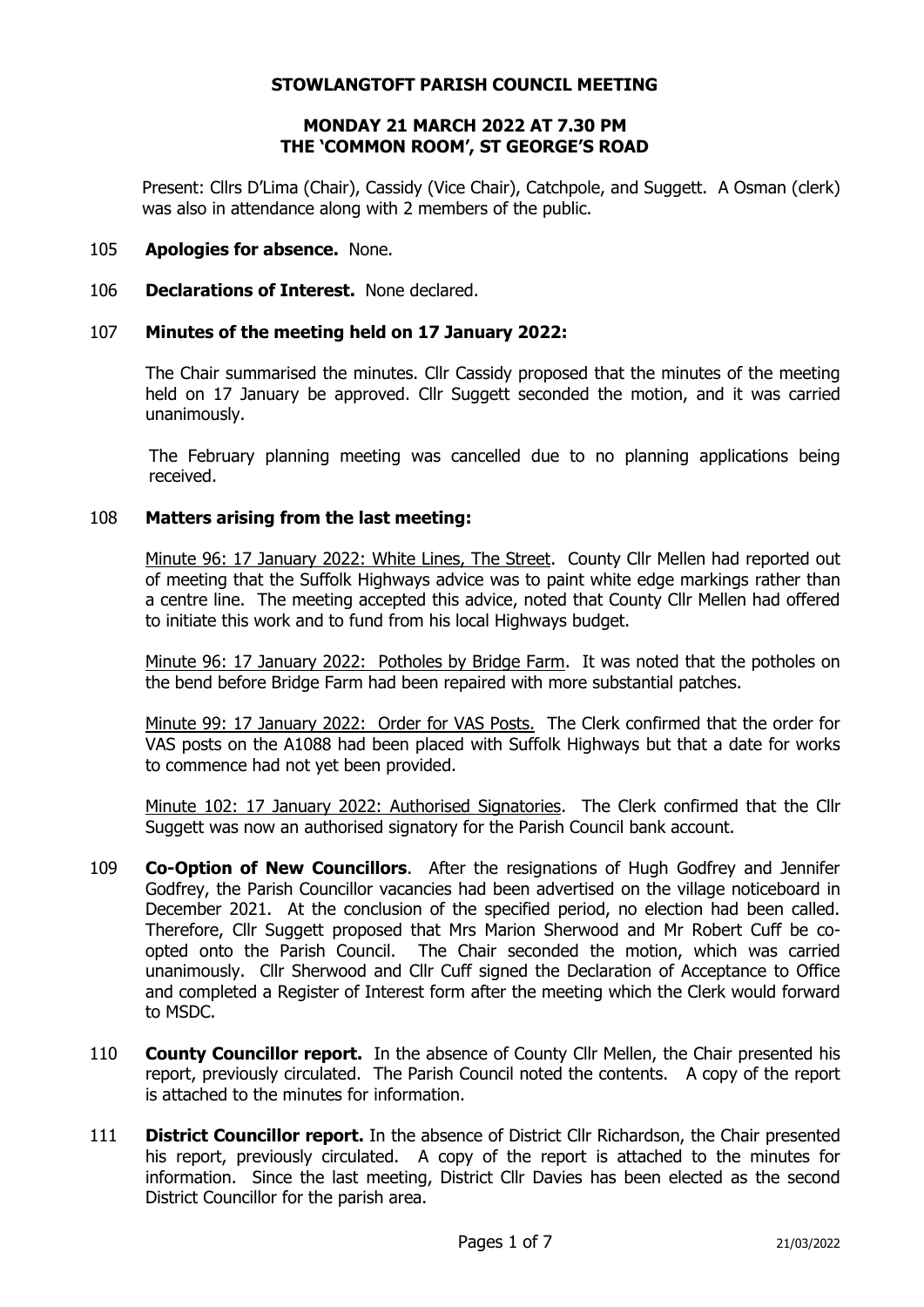112 **Police report.** No Police report was received. Previous newsletters are available at [https://www.suffolk.police.uk/your-area/snt-newsletters.](about:blank)

#### 113 **Clerk's report:**

Parish Council Meeting Dates.The pre-circulated proposed Parish Council meetings dates for 22/23 were discussed. Subject to the start time of the Annual Parish Meeting planned for 16 May 2002 being brought forward to 7.15pm, the future meetings dates were agreed.

SALC Newsletters. It was agreed that the Clerk would continue to receive and filter appropriate information from SALC. Topical information relevant to Parish issues would be circulated to members.

Online Banking. The Clerk confirmed that the move to online banking for payments was now complete.

Duke of Edinburgh Scheme. The Clerk had received correspondence from a local resident seeking support for voluntary litter picking activity linked to the Duke of Edinburgh award scheme and confirmed that he would provide sign off for this activity at the appropriate time.

Toad Crossing Signs. The Clerk had received a request for the Parish Council to provide Toad crossing signs along Kiln Lane. The meeting strongly supported the ongoing Toad Patrol activity but agreed not to fund permanent signs.

End of Year Accounts and Audit. The Clerk confirmed that the usual auditor for the Parish Council accounts had been arranged and that the end of year accounts and audit report would be presented to members at the May meeting.

#### 114 **St George's Church:**

Clock. The Chair reported that no further information was available on the availability of the clock repairer. To provide an alternative solution, **Cllr Suggett agreed to contact Market Weston** who has just had their clock repaired and find out who provided this service.

Funding. The meeting discussed the use of the village Community Fund as an option to assist with Church repairs. **Cllr Cassidy agreed to find out when the next trustees meeting** was to allow this initiative to be discussed further.

#### 115 **Finance:**

Cllrs noted the financial report and agreed for the Clerk to generate online payments for the listed invoices/bills. The Chair agreed to act as the authoriser for the online payments.

#### 116 **Planning matters.**

There were no planning applications submitted since the last meeting.

#### 117 **Highways matters:**

VAS. It was confirmed that 2 new VAS for the A0188 had been ordered and delivered. Once the posts for the new VAS were installed by Suffolk Highways, they would be installed with the assistance of HART Farms Services. After further discussion of the current policy of turning the VAS off after 4 weeks, it was **agreed that the Clerk would**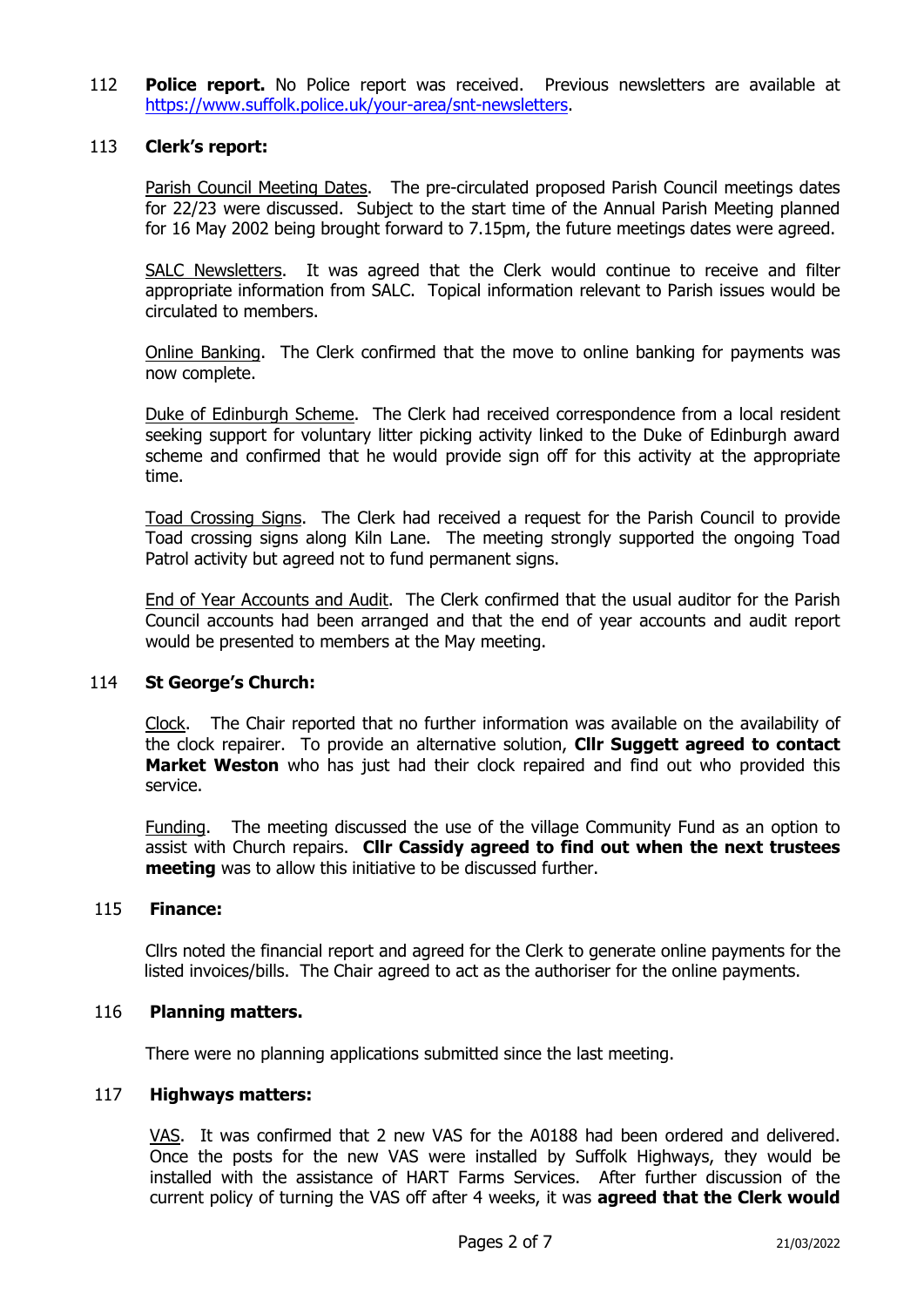**obtain an update from Suffolk Highways as to the progress of the planned review** of SpeedWatch policy in the County.

White Speed Gates. HART Farm Services had reported that the posts on the white speed gates at the eastern end of The Street were rotten. The meeting noted that HART Farm Services were due to provide a quote to repair or replace these posts for consideration at a future meeting.

Potholes – Kiln Lane. The **Chair agreed to report potholes by the pond on Kiln Lane** using the Suffolk Highways reporting tool.

#### 118. **Correspondence:**

Suffolk Tree Network Newsletter**.** After considering pre-circulated material from the Suffolk Tree Warden Network, the meeting confirmed that they would not actively participate but that the Clerk would continue to monitor future correspondence.

## 119 **Councillors' Forum:**

Plaques for Bench and Jubilee Tree. The meeting supported the proposal to procure plaques for the bench and the new Jubilee tree. **Cllr Cassidy agreed to look at buying options**.

Newsletter. The meeting noted that some information discussed during Parish Council meetings would be beneficial for inclusion in the village newsletter. **Cllr Cuff agreed to pass on relevant information from meetings to the newsletter editor**.

Electoral Information. A query was raised about the number of electors and houses within the parish. The **Clerk agreed to find this and share with members**.

- 120 **Public Forum**. Nothing reported.
- 121 **Date of next meeting:** Monday 16 May 2022 at 7.45pm in St George's Church.

The Annual Parish Meeting would also be held on Monday 16 May at 7.15pm in St George's Church.

The Parish Council noted that a Planning Meeting would be held on Monday 18 April 2022 at 7.30 pm in the 'Common Room, St George's Road, if any planning applications were received.

The meeting concluded at 8.43pm.

| Chair |  |  |  |  |  |  |  |  |  |  |  |  |  |
|-------|--|--|--|--|--|--|--|--|--|--|--|--|--|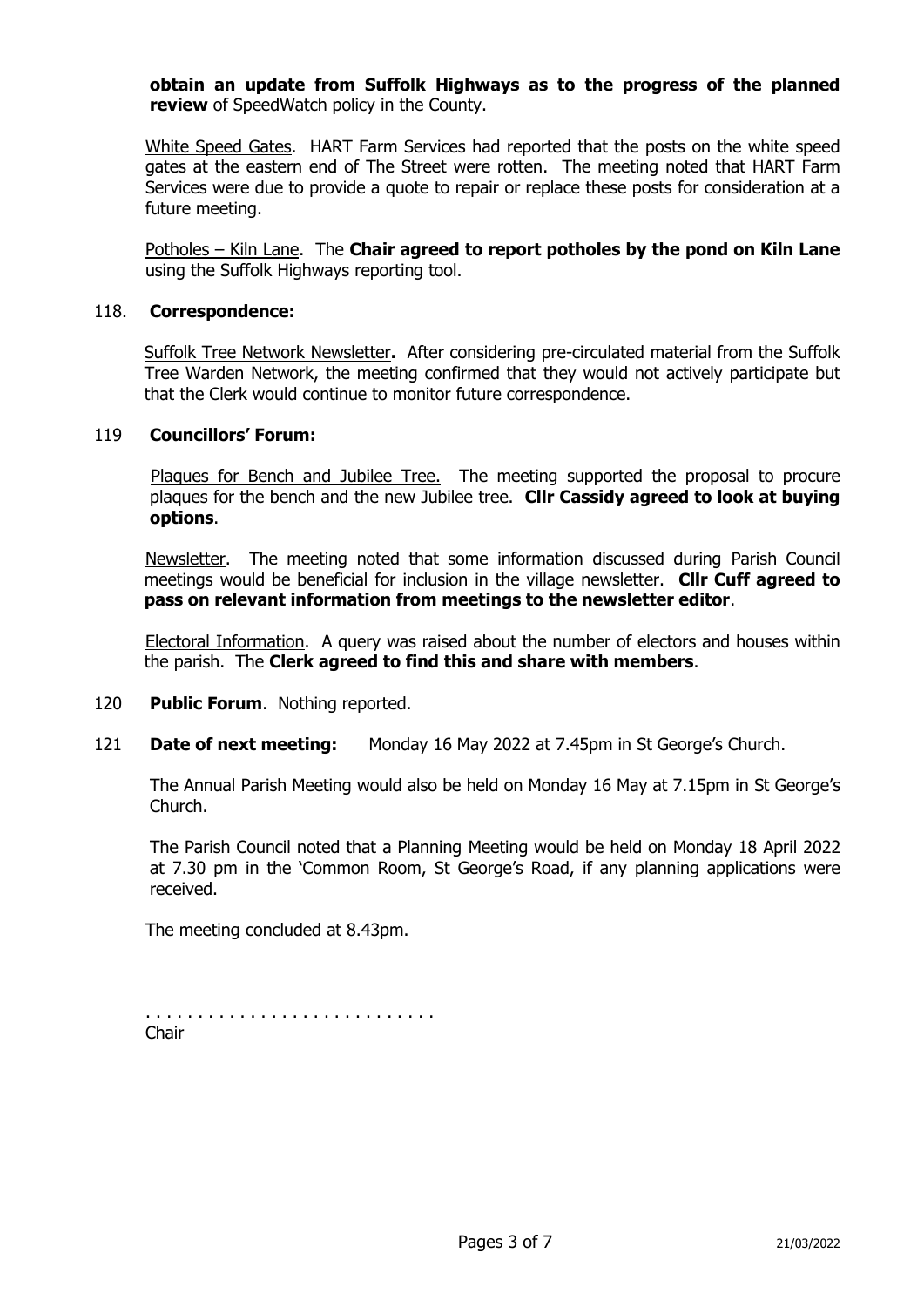# **Parish Report – March 2022**

# **Councillor: Andy Mellen**

**Divisions: Thedwastre North**

**Councillor contact details: Mobile: 07790 992619 Email: andy.mellen@gmail.com**

## **COVID-19**

Latest SCC information is available here[: https://www.suffolk.gov.uk/coronavirus-covid-19/](https://www.suffolk.gov.uk/coronavirus-covid-19/)

Latest Government advice is available here: [www.gov.uk/coronavirush](http://www.gov.uk/coronavirus)ave

#### **Enhancing Biodiversity**

Suffolk County Council will be doing more for the county's natural environment, as it confirms plans to enhance the biodiversity of at least 30% of its land by 2030. The opposition group had a major influence in providing recommendations to SCC which are now a part of the Council's ambitions to enhance biodiversity. Examples include planting more hedgerows, improving highway trees, and developing nature-based flood management solutions. For more information, visit: [https://www.suffolk.gov.uk/council-and](https://www.suffolk.gov.uk/council-and-democracy/council-news/show/councils-commitment-to-further-enhancing-suffolks-natural-environment)[democracy/council-news/show/councils-commitment-to-further-enhancing-suffolks-natural-environment](https://www.suffolk.gov.uk/council-and-democracy/council-news/show/councils-commitment-to-further-enhancing-suffolks-natural-environment)

#### **Changes to Highway Code**

Several new changes to the Highway Code are now in force as of the 29<sup>th</sup> of January. According to The Department for Transport (DfT) the new regulations are about recognising and protecting the most vulnerable road users and making the highway safer for everyone. Suffolk Roadsafe's Quiz helps illustrate the changes that are necessary to know and includes a link to further information - [https://www.quiz](https://www.quiz-maker.com/QG20TF8NL)[maker.com/QG20TF8NL.](https://www.quiz-maker.com/QG20TF8NL) For more Government information on the changes you need to know, visit: [https://www.gov.uk/government/news/the-highway-code-8-changes-you-need-to-know-from-29-january-](https://www.gov.uk/government/news/the-highway-code-8-changes-you-need-to-know-from-29-january-2022)[2022](https://www.gov.uk/government/news/the-highway-code-8-changes-you-need-to-know-from-29-january-2022)

#### **Devolution Deal**

The Government published its White Paper on Levelling-Up, within which it has agreed that Suffolk will be one of nine initial 'County Deals' up for negotiation. A new deal will potentially give local leaders more powers to make decisions for their communities for the first time. Our Group welcomes the idea of bringing more power to the communities of Suffolk. However, we are concerned about a potential Mayoral position created in Suffolk and the effect this may have on marginalising districts in Suffolk.

#### **Full Council Budget Meeting**

County Councillors met on the 17<sup>th</sup> of February to debate and vote on the Council's budget for 2022-23. Suffolk GLI Group highlighted the need to invest more in adult social care, as well as an innovative project to reduce the energy bills of those most vulnerable, considering the current energy and cost of living crisis. Both ideas were rejected by the Conservatives, but our Group will continue to champion more investment into our social care and green technology. For more information on Suffolk GLI's Budget amendment, visit: [https://committeeminutes.suffolk.gov.uk/DocSetPage.aspx?MeetingTitle=\(17-02-](https://committeeminutes.suffolk.gov.uk/DocSetPage.aspx?MeetingTitle=(17-02-2022),%20County%20Council) [2022\),%20County%20Council](https://committeeminutes.suffolk.gov.uk/DocSetPage.aspx?MeetingTitle=(17-02-2022),%20County%20Council)

#### **Warmer Homes Suffolk**

Suffolk residents who are struggling to keep their homes warm can contact a new project, named 'Warm Homes Suffolk', which offers funding and free advice. The project can offer expert advice on reducing energy bills, energy usage and identify benefits that residents may be entitled to, to help keep their homes warm. Visit[: www.warmhomessuffolk.org.](http://www.warmhomessuffolk.org/)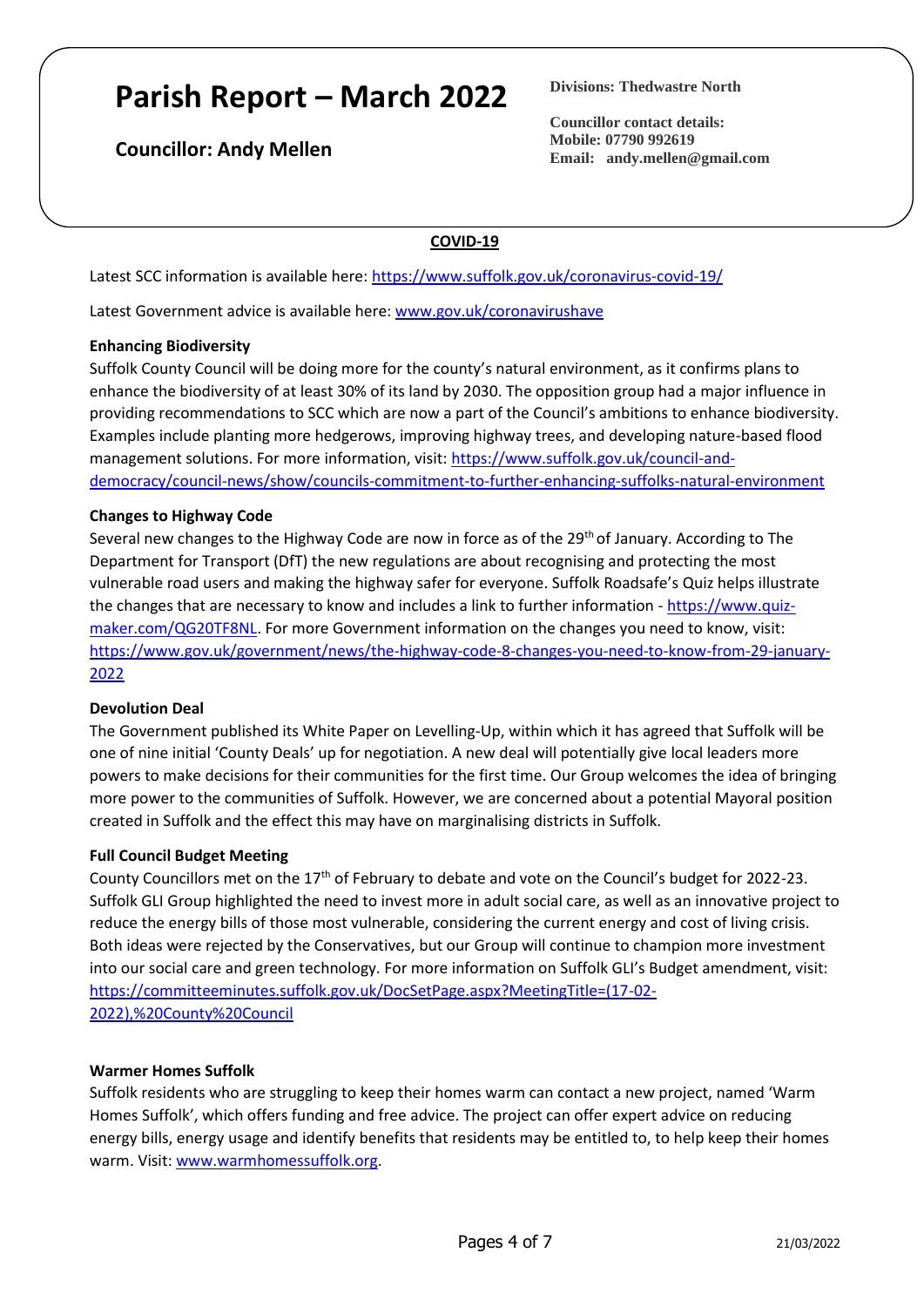#### **Follow us on:**

Website - [Suffolk Green, Liberal Democrat and Independent Group](https://suffolkgli.wordpress.com/) – The GLI Group at Suffolk County [Council \(suffolkgli.wordpress.com\)](https://suffolkgli.wordpress.com/)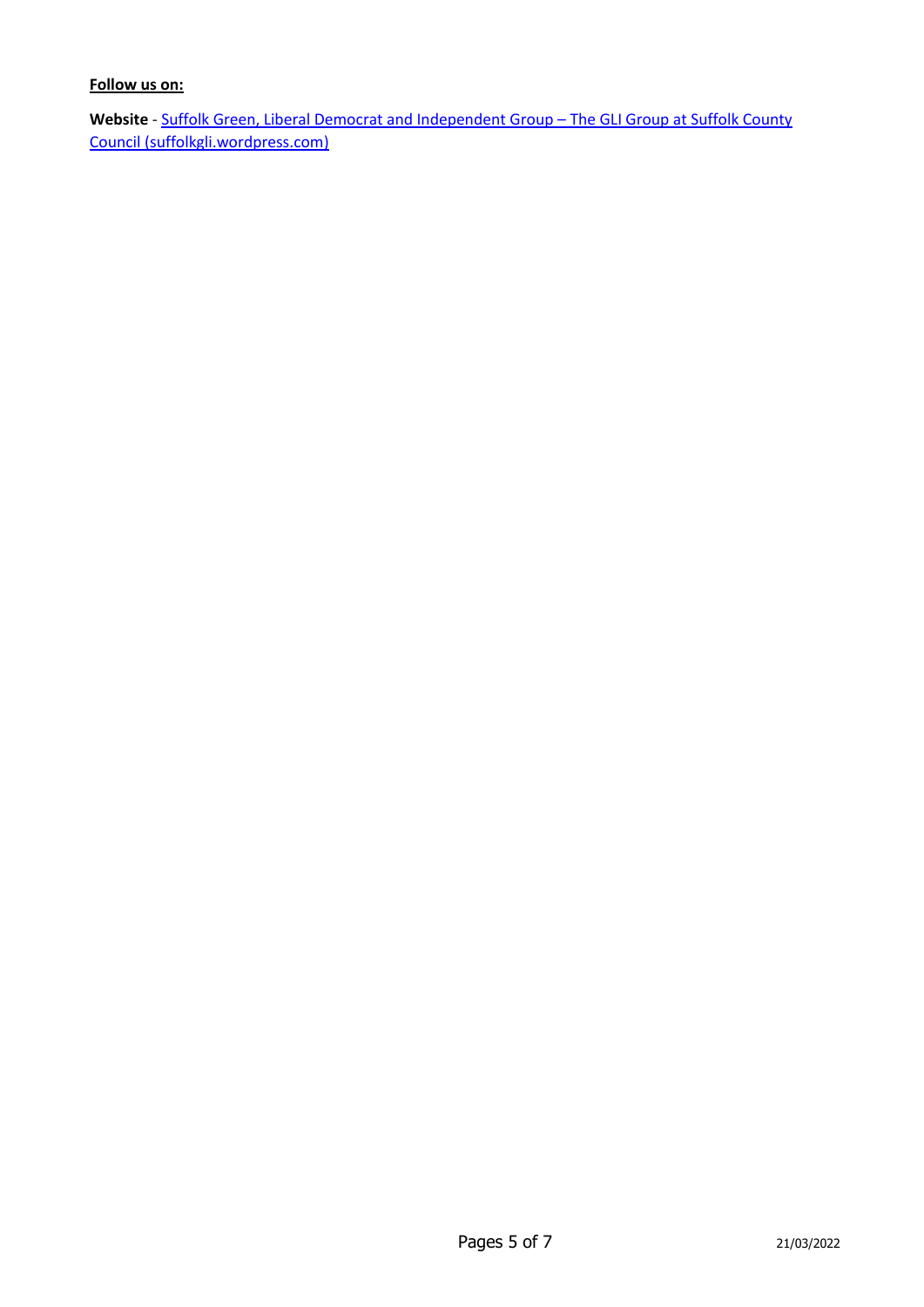# **District Councillor's Report: Harry Richardson**

# **Mid Suffolk District Council**

Mid Suffolk District Council has frozen its element of council tax this year. The 2022/23 budget, which was approved unanimously at the Full Council meeting on 24<sup>th</sup> February, allows continued investment in the council's strategic priorities, including the economic regeneration of the district, and tackling climate change.

It also builds on last year's additional investment of £5.1m into supporting the district's communities, at no extra cost to Mid Suffolk's council taxpayers. During the debate, a Green and Liberal Democrat amendment to the budget was agreed which will fund two new zero carbon electric buses to deliver scheduled rural community transport for Mid Suffolk residents.

Sheltered housing charges and garage rents also remain frozen at 2021/22 levels, but Mid Suffolk District Council tenants will see an increase of 4.1% to their rents to cover inflationary pressures and allow investment in improving the quality of council homes.

This means average weekly social rent will increase by £3.45 from £84.42 to £87.84. For affordable housing, weekly rents will increase by £4.99 from £121.34 to £126.33.

There have also been a number of initiatives launched in the previous weeks and so I have included below a summary of the major updates across the District:

# **Bird Flu outbreak near Elmswell**

The UK's Deputy Chief Veterinary Officer has confirmed highly pathogenic avian influenza (HPAI) H5N1, commonly known as bird flu, at a small holding near Elmswell. A 3km Protection Zone and a 10km Surveillance Zone have been put in place around the infected premise to limit the risk of the disease spreading.

All poultry keepers – whether commercial farmers or those with a small backyard flock – are required by law to house poultry, or otherwise, to keep them separate from wild birds.

# **Babergh and Mid Suffolk District Councils respond to new 'County Deal'**

The leaders of Babergh and Mid Suffolk District Councils have welcomed the news that Suffolk is one of nine counties invited to negotiate a ground-breaking devolution deal – bringing more control over areas such as transport, infrastructure and skills to the region.

The Government's Levelling Up White Paper, published this week, outlines a blueprint for driving up living standards and improving opportunity and prosperity across the country.

As part of it, Suffolk is one of nine county areas invited to negotiate a historic 'County Deal' - a new devolution model that, subject to negotiations, will give local leaders more powers to make decisions for their communities for the first time.